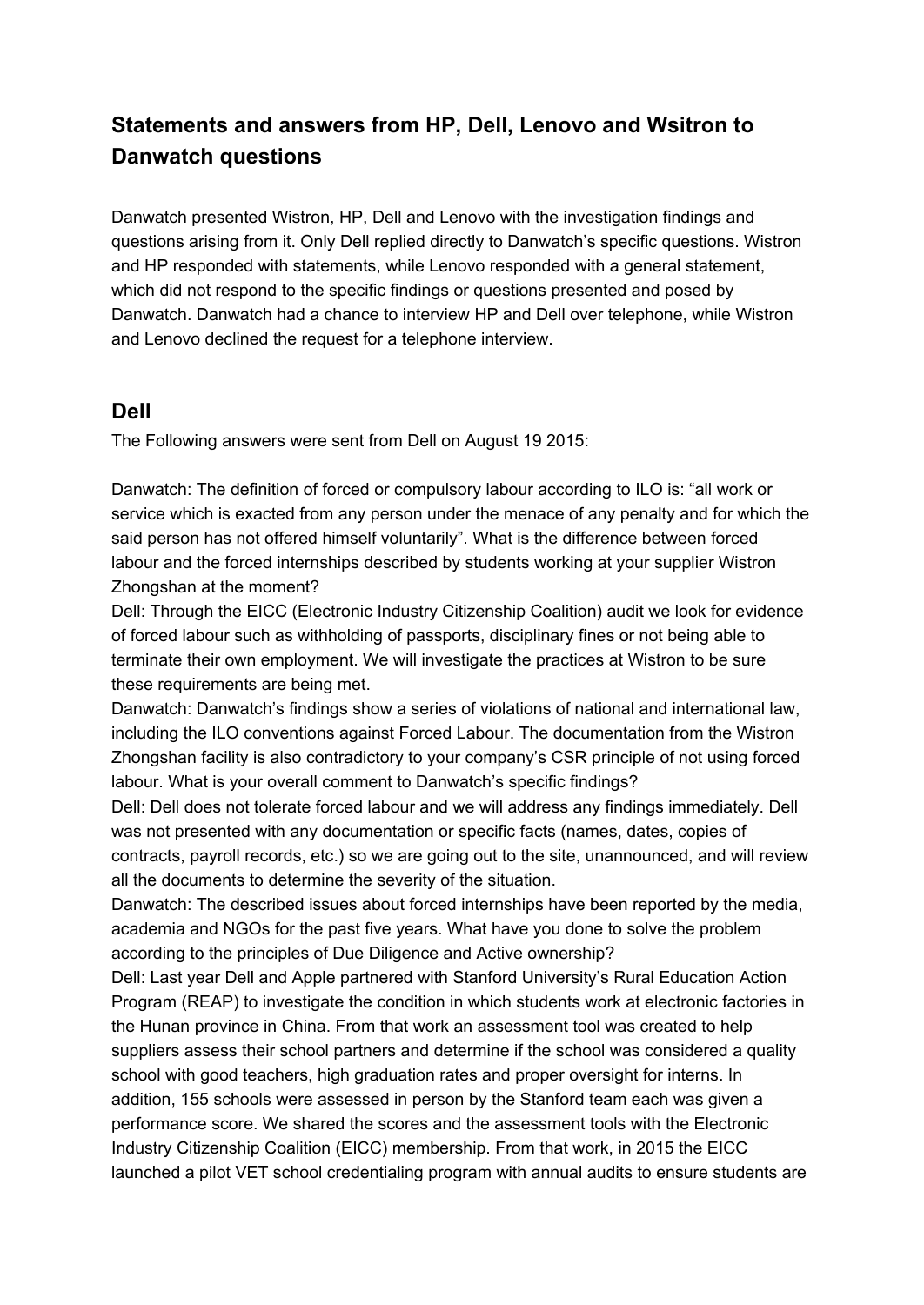treated fairly, paid appropriately and given the necessary oversight. Dell is leading the EICC working group on this effort around student workers.

Danwatch: This specific issue keeps coming back. What will it take for Dell to stop a collaboration with a supplier that again and again violates workers rights? Dell: We have fired suppliers for not complying with our SER requirements (Social and Environ- mental Responsibility), but we do this with a heavy heart. When we terminate a supplier, it is the workers in that factory that suffer because nothing will change and they will go on being mistreated and forced to work. Instead we go in and hold the supplier accountable to making change. We come back again and again to see that they are making progress. If they are making progress, we will continue to work with them and continue to apply pressure. Only when they stop making progress or refuse to adhere to our code of conduct do we terminate the relationship.

We terminated three suppliers in 2014 and one in 2015 for not meeting our SER requirements. It is our objective to drive meaningful change in our supply chain, so we would prefer to work with a supplier and help them improve the working conditions for their employees.

We recognize that there are issues in the ICT supply chain. We are working with our suppliers, our peers in the industry and even our competitors to improve the conditions and ensure that the workers involved in building a Dell product are treated with dignity and respect, paid appropriately and that the environment is respected as well. This will take time but we are making steady progress.

## **Hewlett-Packard (HP)**

HP sent the following two statements to Danwatch on 20 August 2015 and 25 August 2015.

#### 20 August 2015

HP has a strong history of ethical and responsible supply chain labor management practices and in 2013 launched an industry-first initiative to protect student and dispatch workers. We take all allegations seriously and conducted an unannounced audit of the facility the next business day after learning of the details of these allegations. Our rigorous on-site evaluation found no evidence to support the presence of involuntary internships, forced overtime, illegal or unethical wage practices, denial of sick leave or systematic inhumane treatment related to HP manufacturing. However, the investigation did identify concerns such as the facility's lack of proper controls over student working hours and gaps in implementing their responsible student management policies. We will further investigate and institute corrective actions as required.

We will continue to aggressively investigate to ensure this and other facilities in our supply chain are following HP's high industry-leading standards and will ensure that swift corrective action is taken where required. Suppliers that do not meet HP's standards will be required to correct their practices with urgency and may be subject to remediation programs and risk discontinuation of business with HP.

25 August 2015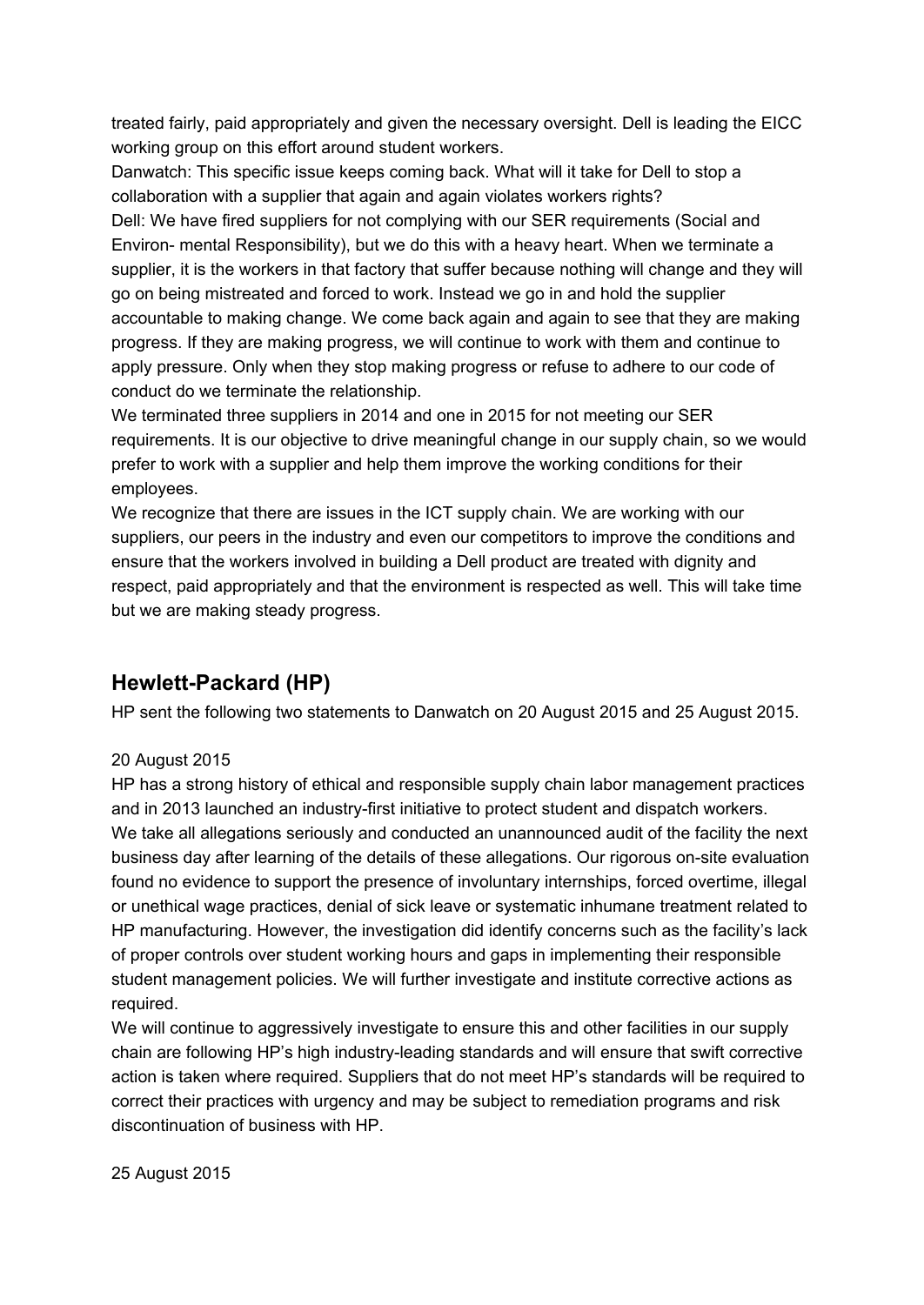HP's unannounced, on-site audit was limited to HP's production, where HP found only 10 percent of the workers were student workers – well below our industry leading standard of no more than 20 percent.

HP's original statement for your reference:

HP has a strong history of ethical and responsible supply chain labor management practices and in 2013 launched an industry-first initiative to protect student and dispatch workers. We take all allegations seriously and conducted an unannounced audit of the facility the next business day after learning of the details of these allegations.

Our rigorous on-site evaluation found no evidence to support the presence of involuntary internships, forced overtime, illegal or unethical wage practices, denial of sick leave or systematic inhumane treatment related to HP manufacturing. However, the investigation did identify concerns such as the facility's lack of proper controls over student working hours and gaps in implementing their responsible student management policies. We will further investigate and institute corrective actions as required.

We will continue to aggressively investigate to ensure this and other facilities in our supply chain are following HP's high industry-leading standards and will ensure that swift corrective action is taken where required. Suppliers that do not meet HP's standards will be required to correct their practices with urgency and may be subject to remediation programs and risk discontinuation of business with HP.

### **Lenovo**

The following statement was sent from Lenovo on August 29 2015:

General Statement on Lenovo's Compliance with Standards for Fair Labor Practices Lenovo is strongly committed to treating its employees with respect and fairness, and protecting their health and safety. We insist that our suppliers embrace these values as well. Lenovo currently is and has been a member of the Electronics Industry Citizenship Coalition (EICC) since 2006 and works to comply with all requirements in our own internal operations and externally with our suppliers. We have made significant progress in the implementation and effectiveness of our programs and continue seeking new ways to improve. We enforce supplier compliance with the laws and regulations where we do business through the terms and conditions of our contracts and purchase orders. Additionally, we enforce compliance with labor and other sustainability standards with separate and formal EICC agreements with the majority of our suppliers. In addition to our own compliance with the EICC Code, including annual assessment and reporting using EICC tools, and biennial audits by EICC-approved third-party auditors, our agreements also require suppliers to do the same.

Demonstrating Lenovo's commitment to enforcing fair labor standards, about 75% of the company's procurement spend today is with EICC and/or Global e-Sustainability (GeSI) members. Further, direct suppliers currently accounting for 95% of Lenovo's total spending have completed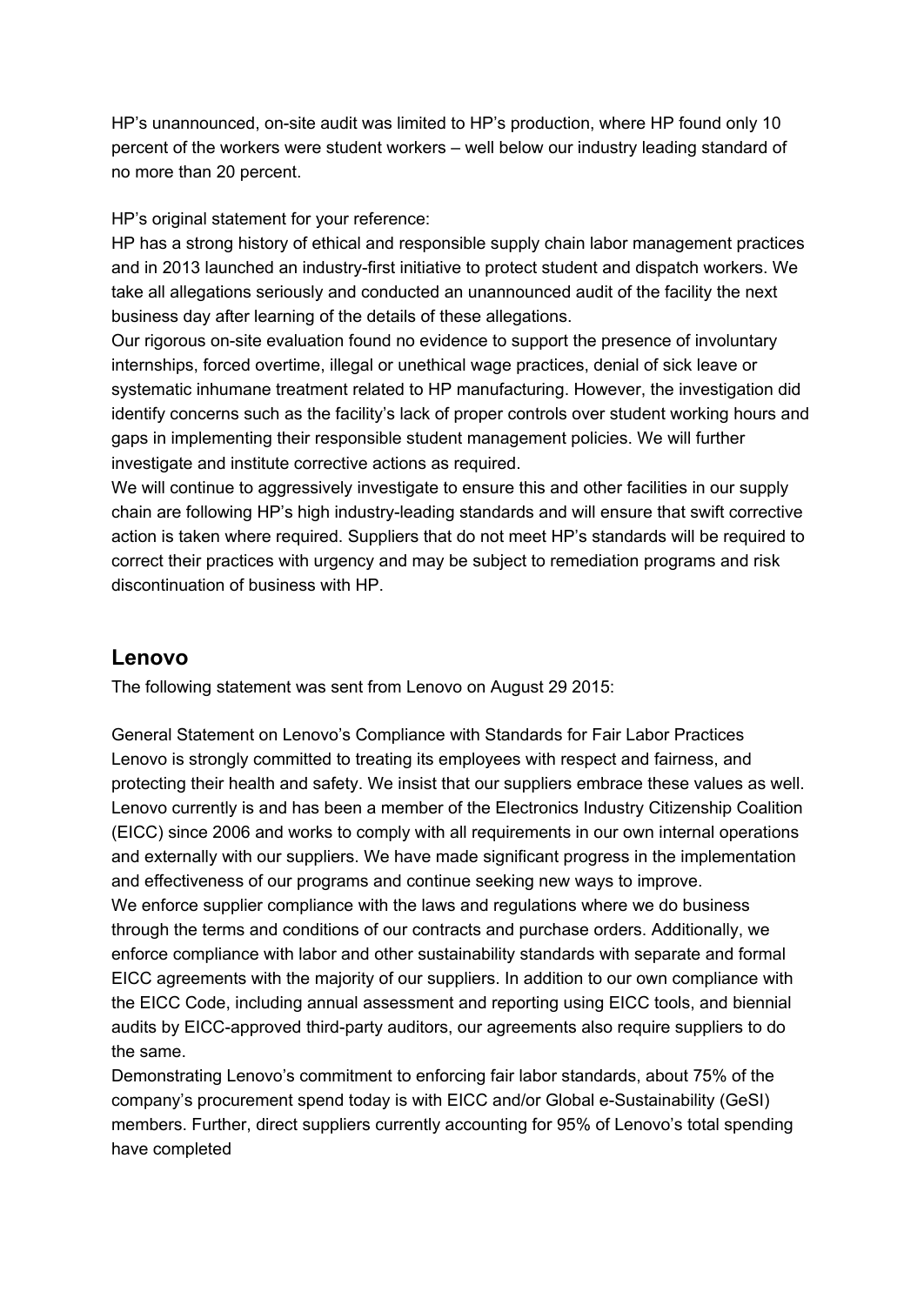assessments for EICC compliance – and 93% of these suppliers have been audited by independent, EICC-approved auditing firms. In addition, we also conduct annual Occupational Health & Safety audits at all supplier factories that produce Lenovo products. While this leaves room for improvement, we are proud of the progress that we have made in the years we've been working on these issues.

Through these compliance efforts, Lenovo has taken appropriate actions to ensure adherence to labor and other sustainability standards in our supply chain. The effectiveness of this policy is reflected in Lenovo's reputation as a good company to work for and leading global supply chain as indicated by independent sources.

Finally, our policies and practices are consistent with the International Labor Organization's (ILO's) Declaration on Fundamental Principles and Rights at Work, and Lenovo fully supports the spirit and intent of this declaration.

### **Wistron**

On August 21 2015 Wistron sent the following statement:

### **School Arranged Student Employment Summary of Related Activities Document purpose**

This document is provided in response to questions sent to Wistron Corporation regarding student employment. Document addresses issues such as types of students, "forced" labor, salary, communication with students, and human resource rules. Company hopes information provided clarifies the relationship between schools, students, and Wistron regarding students' choice of employment at Wistron.

#### **Company general comments**

As our company receives input from various organizations we will look for any improvements which will enhance the well-being of our staff. We appreciate any comments and suggestions received which help us implement employee related improvements at all levels of our company. For those students highlighted by DanWatch, students seem to have a misunderstanding of their choices regarding school programs and work at Wistron. For any misunderstanding by students we will continue to educate them about their choices offered by their schools. We will also continue to ask for their feedback to confirm their willingness to join any programs at our company. Meanwhile, for those students that come to our company we will inform them clearly about all grievance communication channels. With these actions and any future enhancements to our staff related programs we hope all employees are comfortable and satisfied with their time at our company.

#### **Contents**

According to company data, students from four schools are at Wistron Zhongshan Technology Park. One school's students are participating in a "Social Practice" class and the other students are working during their vacation period to earn money. Both are not internship programs.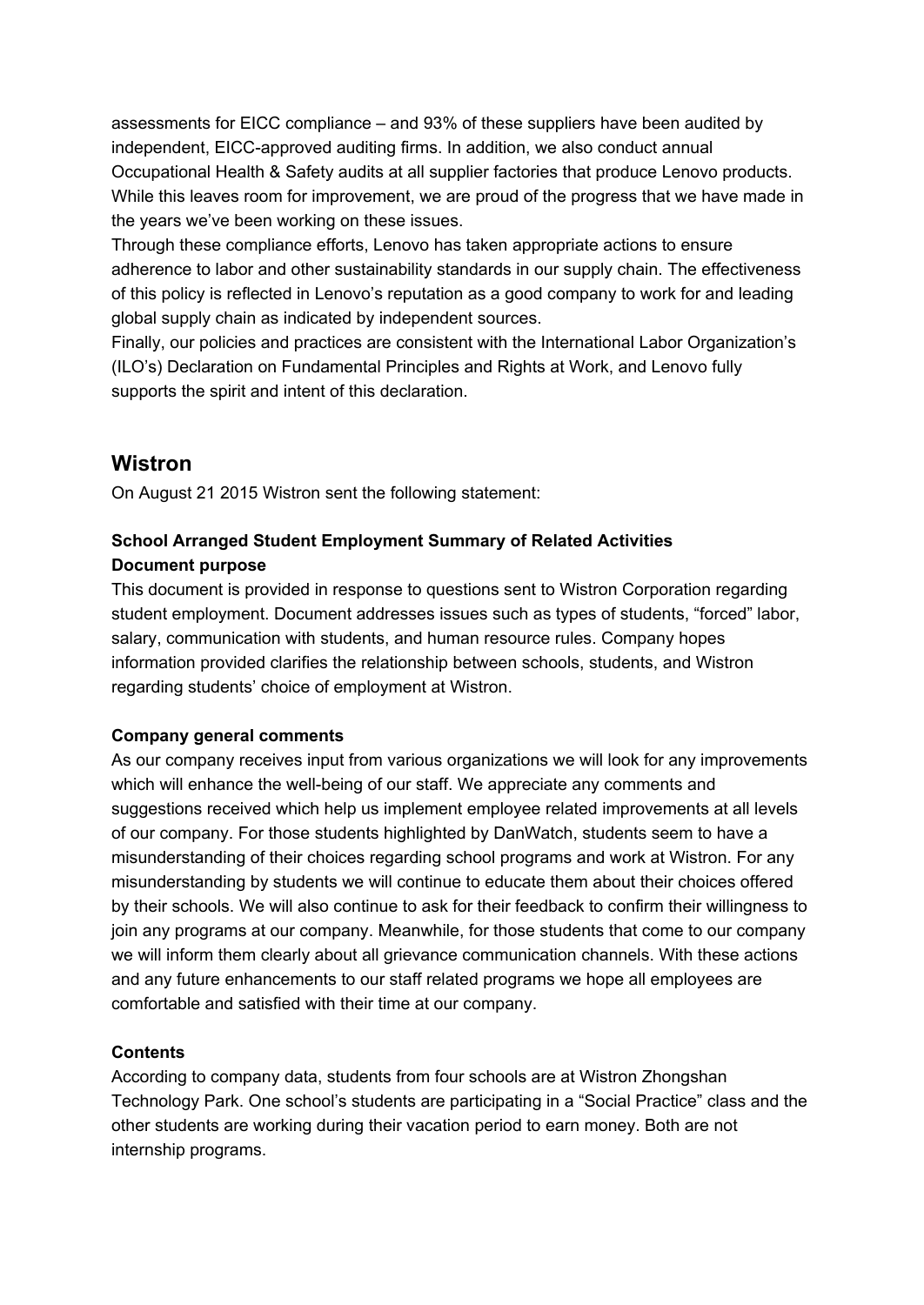According to the school managements' feedback, Social Practice class is different from an internship program. The purpose is to instruct students to learn social adaptability in order to increase personal qualities and any student may take this course. The school seeks qualified companies or organizations for students' Social Practice class, if students have no interest in the selected organization that they can search for an organization by themselves, but needs to get school's approval. Based on the school's feedback, there is no forcing students in the arrangement, but students need this class to graduate due to class is part of course curriculum. Maybe students have a misunderstanding of the situation. Since Oct 2014 we check the willingness of all school students upon their arrival at our company. In addition, we instruct them regarding our resignation process. Only one process is different from regular non-student employees-students should notify their resident teachers before they complete their resignation form. This process helps to confirm that schools know students' status as they are arranged by schools.

According to data in Human Resource Department (HR) as of August 17, from the four schools 134 students have resigned (120 resigned without notice and 14 used formal resignation process). Among Social Practice students, 63 have resigned (58 resigned without notice and 5 used resignation process). This data illustrates that schools and Wistron are not forcing students to work at our company, students are free to decide to stay or leave. As for students earning money during their vacation period, this situation has no connection with course arrangements. The schools contact companies to seek opportunities for their students and let them freely register. If they work or do not work does not affect their school class arrangements.

On August 14 and 15 we met with students to understand what they mean by "forced to work" and reconfirmed their willingness, just as we confirmed when they arrived. Some of them stated they are arranged by schools but they do not want to take the class as they feel will not learn and will work hard. We explained again the relationship between the school, students, and our company which means they can apply to leave depending upon their own decision regarding their willingness. However, Social Practice class status needs to be communicated with the school as they need to seek a company or organization approved by the school if they wish to arrange by themselves (no need to join Wistron only). After our meeting, until now, 15 students have raised their resignation application, others chose to stay.

Wistron Zhongshan adds company rules into documents for new employee training, leave application, overtime management, and pay issues to ensure everyone is aware of the rules. For example, Wistron's rule is that sick leave should be taken for any illness if anyone provides doctors' diagnosis certificate, students follow the same process. All production activities are based on production schedules. For schedules needing overtime on normal working days or rest days, the company rule is management needs to first check workers' willingness. Although some workers express willingness but do not come to work, the company cannot take any disciplinary actions, we only can ask others about their availability. Regarding night shift work, due to all students are 18 years old and the purpose